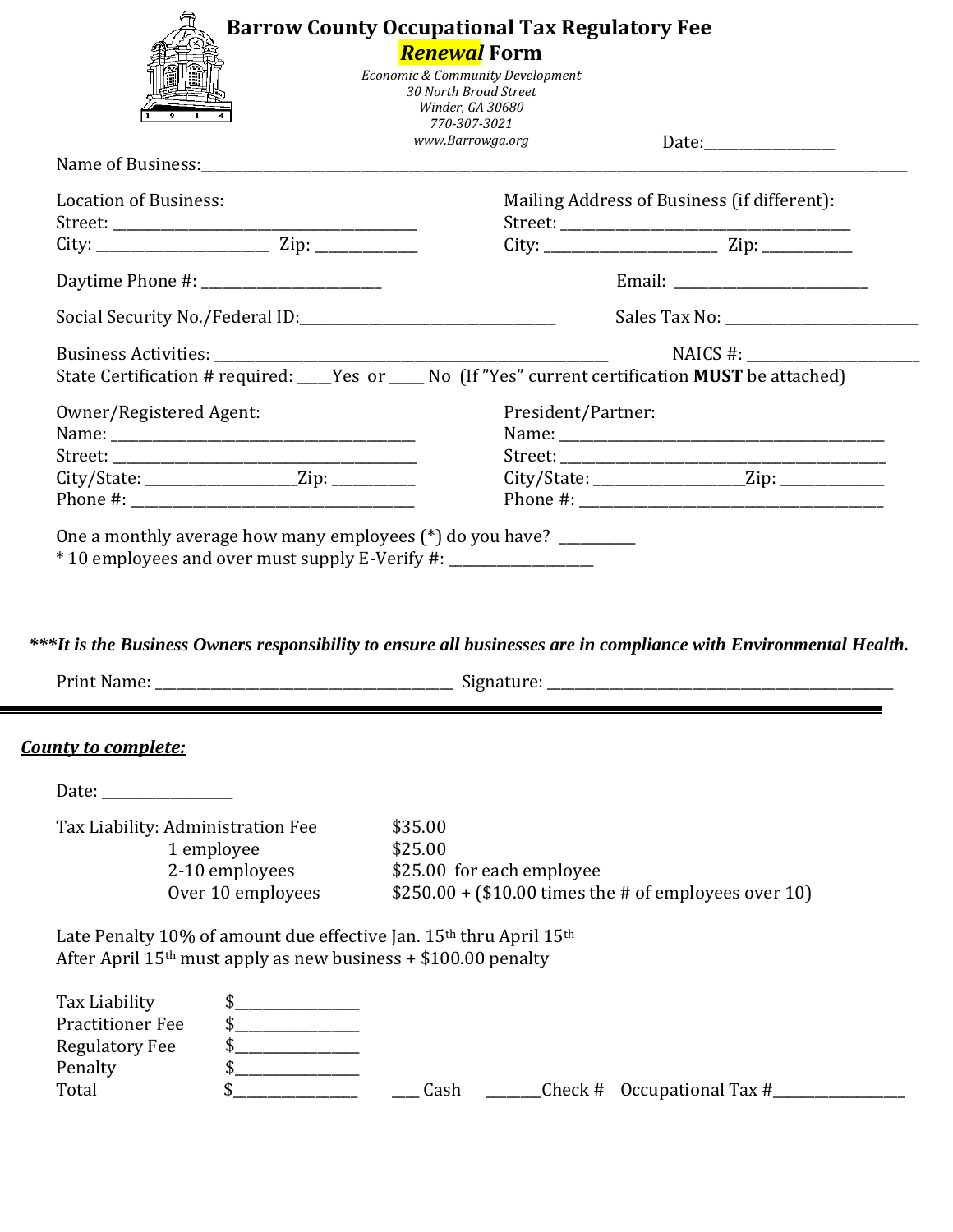## **BARROW COUNTY BOARD OF COMMISSIONERS BUSINESS LICENSE/OCCUPATION TAX/ SIGN FEES/COPY FEES FOR FISCAL YEAR 2015**

| Regulatory Fees (in addition to business license/occupation tax):             |          |
|-------------------------------------------------------------------------------|----------|
| Auctioneer \$100.00 per auction                                               | \$100.00 |
| Peddlers of produce including flowers or agriculture products \$40 per yr     | \$40.00  |
| Dealers gold, silver, precious metals \$200.00 per yr                         | \$200.00 |
| Bail Bondsman \$100.00 per yr                                                 | \$100.00 |
| Fortunetellers/Palm Readers \$100 per yr                                      | \$100.00 |
| Game Rooms/Pool Halls \$100 per yr                                            | \$100.00 |
| Pawnbrokers \$200.00 per yr                                                   | \$200.00 |
| Carnivals, Circuses & Fairs \$100 per yr                                      | \$100.00 |
| Peddlers of all other products \$100.00 per yr                                | \$100.00 |
| Scrap Metal/Salvage Dealers \$100 per yr                                      | \$100.00 |
| Taxicab & Limousine Operators \$100 per car per yr + \$50 per operator per yr | \$100.00 |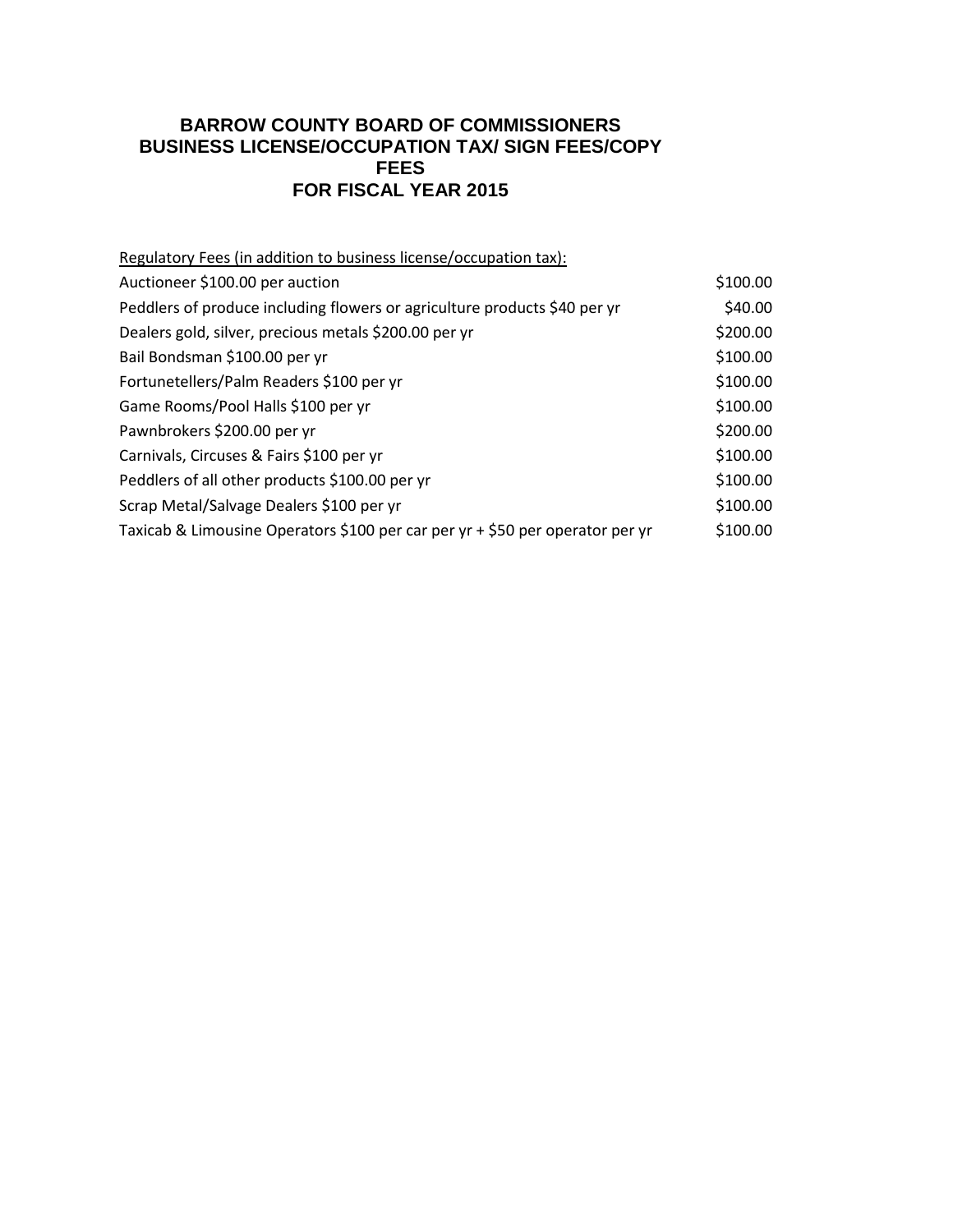## Private Employer Affidavit Pursuant to O.C.G.A. § 36-60-6(d)

By executing this affidavit under oath, as an applicant for a(n)

[business license, occupational tax certificate, or other document required to operate a business] as referenced in O.C.G.A.  $\S 36-60-6(d)$ , from

[name of county or municipal corporation], the undersigned applicant representing the private [printed name of employer known as private employer] verifies one of the following with respect to my application for the above mentioned document:

- 1. Only fill out this section if the current date is on or before June 30, 2013. Select Only One.
	- On January 1<sup>st</sup> of the below signed year the individual, firm, or corporation  $(a)$ employed one hundred (100) or more employees. If the employer selected  $1(a)$ please fill out Section 3 below.
	- On January  $1<sup>st</sup>$  of the below signed year the individual, firm, or corporation  $(b)$ employed less than one hundred (100) employees.
- 2. Only fill out this section if the current date is on or after July 1, 2013. Select Only One.
	- On January 1<sup>st</sup> of the below signed year the individual, firm, or corporation employed more than ten  $(10)$  employees. If the employer selected  $2(a)$  please fill out Section 3 below.
	- On January 1<sup>st</sup> of the below signed year the individual, firm, or corporation  $(b)$ employed ten (10) or fewer employees.
- 3. The employer has registered with and utilizes the federal work authorization program in accordance with the applicable provisions and deadlines established in O.C.G.A.  $\tilde{8}$  36-60-6(a). The undersigned private employer also attests that its federal work authorization user identification number and date of authorization are as listed below:

Federal Work Authorization User Identification Number

Date of Authorization

In making the above representation under oath, I understand that any person who knowingly and willfully makes a false, fictitious, or fraudulent statement or representation in an affidavit shall be guilty of a violation of O.C.G.A. § 16-10-20, and face criminal penalties allowed by such statute.

Executed on the date of  $\qquad \qquad$  201 in  $\qquad \qquad$  (city), (state)

Signature of Authorized Officer or Agent

Printed Name of and Title of Authorized Officer or Agent

SUBSCRIBED AND SWORN BEFORE ME ON THIS THE  $\_\_$ DAY OF  $\_\_$ 

NOTARY PUBLIC

My Commission Expires: